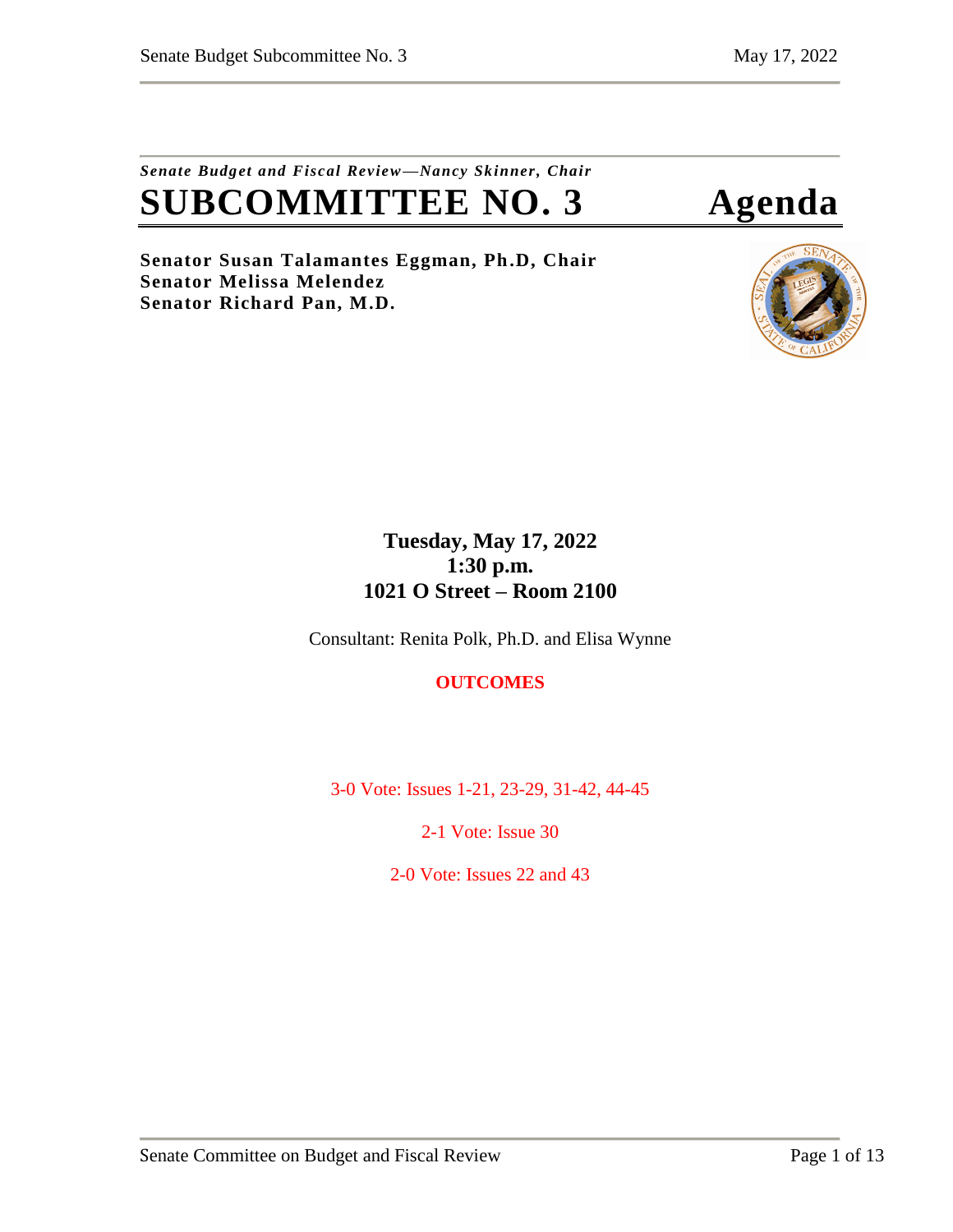## **VOTE ONLY ISSUES**

|                            | KEY                                                       |                                                            |
|----------------------------|-----------------------------------------------------------|------------------------------------------------------------|
| $GB - Government's Budget$ | $SFL-Spring Finance Letter$<br>BBL – Budget Bill Language | $AAB - Approve$ as Budgeted<br>TBL – Trailer Bill Language |

 $\overline{\phantom{a}}$  – Governor's Budget SFL – Spring Finance Letter May Revision  $\overline{\phantom{a}}$ 

| <b>Issue</b>   | Org<br>Code                                                       | <b>Department</b> | <b>Title of Proposal</b>                                    | <b>Total</b><br><b>Funds</b> | <b>General</b><br><b>Fund</b>                        | <b>Positions</b> | <b>Staff Recommendation</b><br>(Vote)                                                                                                                       |  |  |  |  |
|----------------|-------------------------------------------------------------------|-------------------|-------------------------------------------------------------|------------------------------|------------------------------------------------------|------------------|-------------------------------------------------------------------------------------------------------------------------------------------------------------|--|--|--|--|
|                | 4100<br><b>STATE COUNCIL ON DEVELOPMENTAL DISABILITIES (SCDD)</b> |                   |                                                             |                              |                                                      |                  |                                                                                                                                                             |  |  |  |  |
|                | 4100                                                              | <b>SCDD</b>       | <b>Self Determination</b><br>Legislative Report<br>TBL (GB) | $\overline{a}$               |                                                      |                  | $AAB(3-0)$                                                                                                                                                  |  |  |  |  |
|                | 4170                                                              |                   | <b>CALIFORNIA DEPARTMENT OF AGING (CDA)</b>                 |                              |                                                      |                  |                                                                                                                                                             |  |  |  |  |
| $\overline{2}$ | 4170                                                              | <b>CDA</b>        | Administrative<br>Workload (GB)                             |                              | \$536,000 in<br>$2022 - 23;$<br>\$512,000<br>ongoing | 4                | This proposal was heard<br>at the Subcommittee's<br>February 8, 2022, hearing.<br>$AAB(3-0)$                                                                |  |  |  |  |
| 3              | 4170                                                              | <b>CDA</b>        | <b>Position Authority</b><br>Adjustment (GB)                |                              |                                                      | 8                | This proposal was heard<br>at the Subcommittee's<br>February 8, 2022, hearing.<br>Note that the request is<br>only for position<br>authority.<br>$AAB(3-0)$ |  |  |  |  |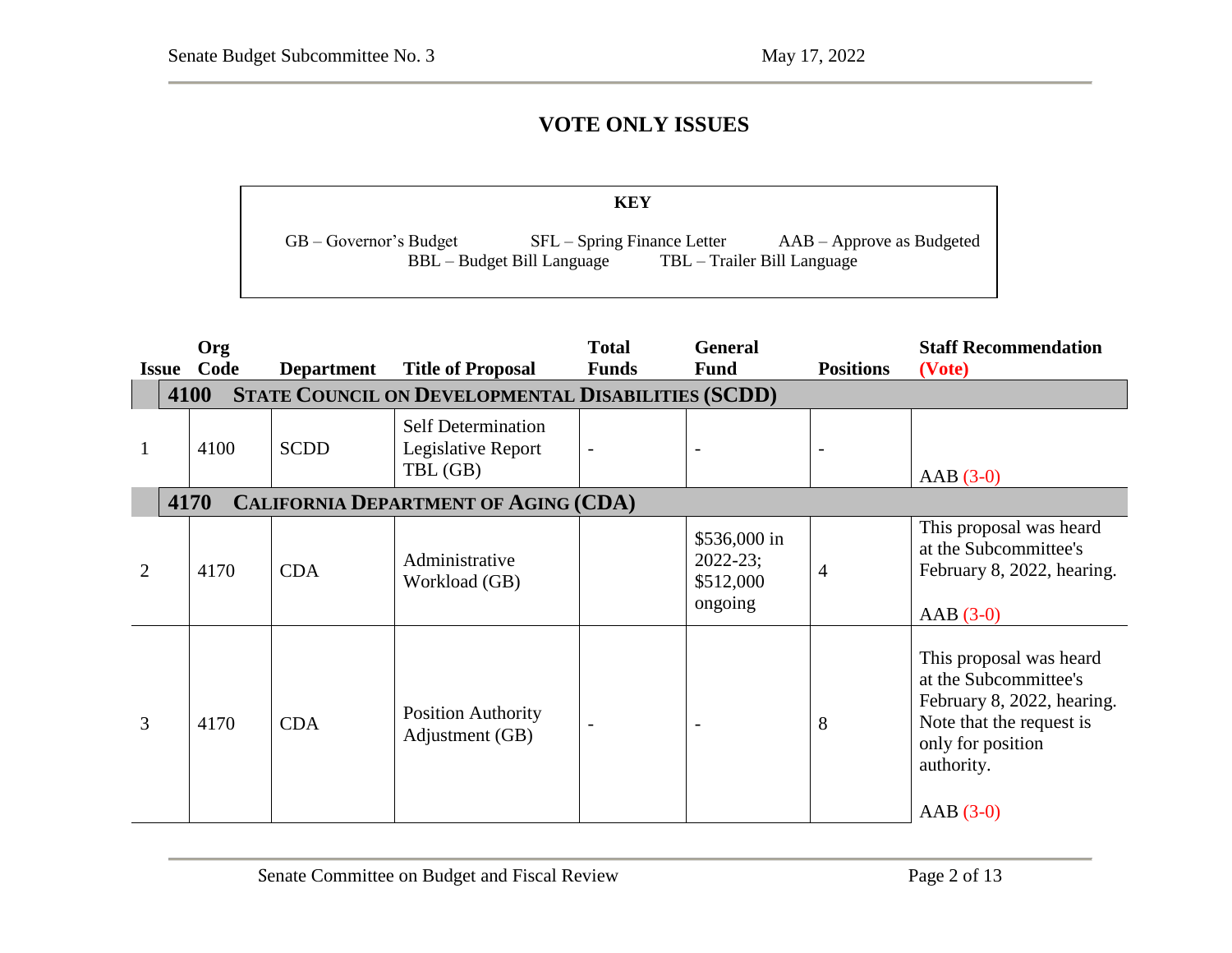| $\overline{4}$ |                                                      | 4170 | <b>CDA</b>  | Master Plan for Aging<br>Implementation (GB)                                |                                                                                              | \$2 million in<br>2022-23; \$1.9<br>million<br>ongoing | 12                                    | This proposal was heard<br>at the Subcommittee's<br>February 8, 2022, hearing.<br>$AAB(3-0)$ |  |  |
|----------------|------------------------------------------------------|------|-------------|-----------------------------------------------------------------------------|----------------------------------------------------------------------------------------------|--------------------------------------------------------|---------------------------------------|----------------------------------------------------------------------------------------------|--|--|
|                | 4180<br><b>CALIFORNIA COMMISSION ON AGING (CCOA)</b> |      |             |                                                                             |                                                                                              |                                                        |                                       |                                                                                              |  |  |
| 5              |                                                      | 4180 | <b>CCOA</b> | <b>Statutory Mandate</b><br>and Master Plan for<br>Aging Workload<br>(GB)   | \$309,000<br>federal<br>funds in<br>$2022 - 23;$<br>\$297,000<br>federal<br>funds<br>ongoing |                                                        | $\overline{2}$                        | This proposal was heard<br>at the Subcommittee's<br>February 8, 2022, hearing.<br>$AAB(3-0)$ |  |  |
|                |                                                      | 4300 |             | <b>DEPARTMENT OF DEVELOPMENTAL SERVICES (DDS)</b>                           |                                                                                              |                                                        |                                       |                                                                                              |  |  |
| 6              |                                                      | 4300 | <b>DDS</b>  | Compliance with<br>Federal Medicaid and<br><b>HCBS</b> Requirements<br>(GB) | \$1.2<br>million in<br>$2022 - 23;$<br>\$811,000                                             | \$993,000 in<br>$2022 - 23;$<br>\$669,000<br>ongoing   | 5<br>permanent;<br>3 limited-<br>term | This proposal was heard<br>at the Subcommittee's<br>February 22, 2022<br>hearing.            |  |  |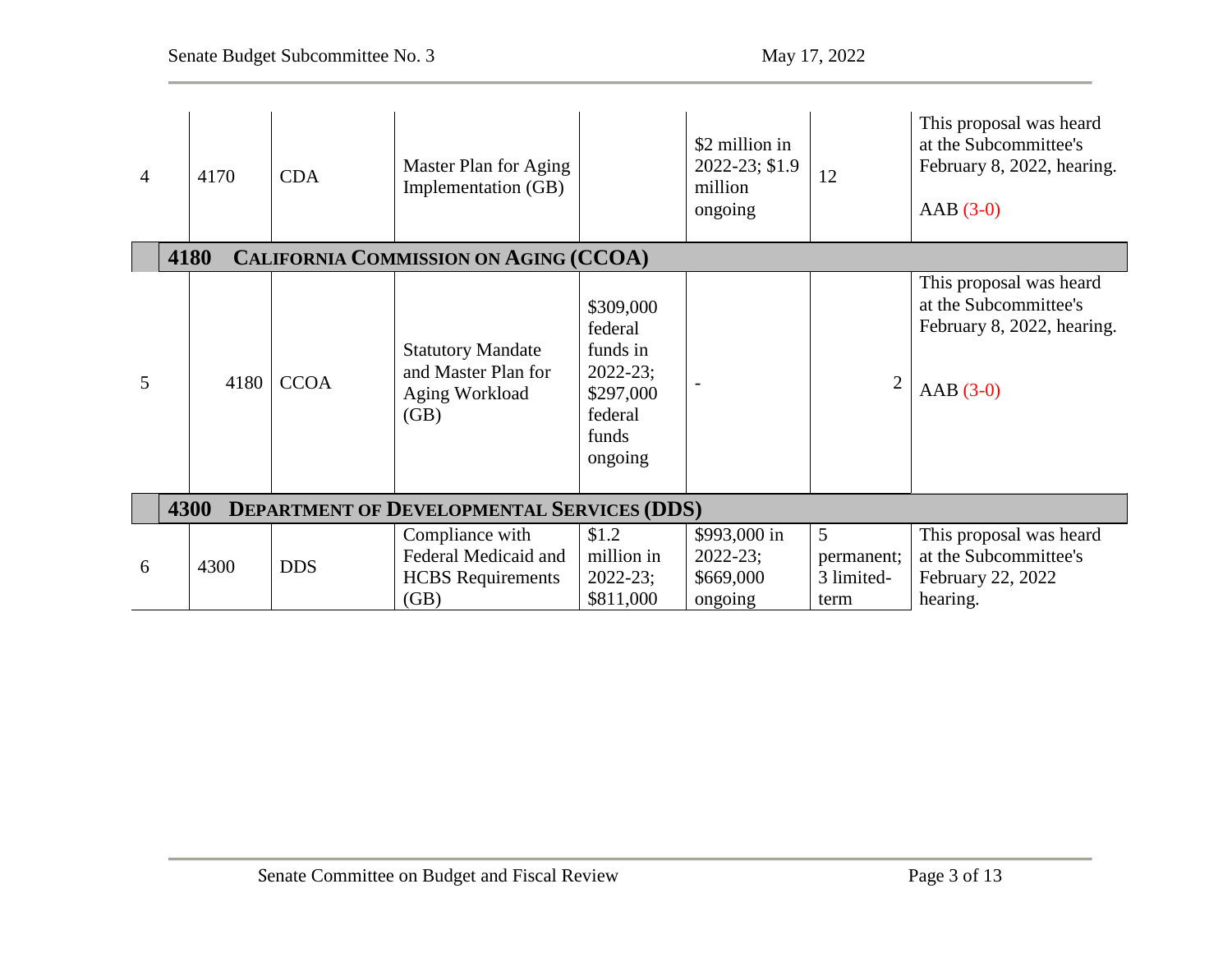$\overline{\phantom{0}}$ 

|   |      |            |                                                                                                 | ongoing              |                      |   | AAB. Additionally, adopt<br>budget<br>bill<br>language<br>requiring the department<br>provide<br>monthly<br>to<br>updates on (1) providers<br>that have completed self-<br>assessments, (2) providers<br>that have been the subject<br>of onsite assessments, (3)<br>providers that are in full<br>compliance<br>with<br>the<br>HCBS Final Rule, and (4)<br>providers that are not yet<br>in compliance. Monthly<br>updates would begin in<br>July 2022 and continue<br>until March 2023, when<br>the state is required to be<br>in full compliance with<br>this rule. Updates will<br>occur in a format and<br>manner to be agreed upon<br>by the Administration and<br>legislative staff. $(3-0)$ |
|---|------|------------|-------------------------------------------------------------------------------------------------|----------------------|----------------------|---|-----------------------------------------------------------------------------------------------------------------------------------------------------------------------------------------------------------------------------------------------------------------------------------------------------------------------------------------------------------------------------------------------------------------------------------------------------------------------------------------------------------------------------------------------------------------------------------------------------------------------------------------------------------------------------------------------------|
| 7 | 4300 | <b>DDS</b> | <b>Clinical Monitoring</b><br>Team Support for<br>Specialized<br><b>Community Homes</b><br>(GB) | \$698,000<br>ongoing | \$558,000<br>ongoing | 5 | This proposal was heard<br>at the Subcommittee's<br>February 22, 2022,<br>hearing.<br>$AAB(3-0)$                                                                                                                                                                                                                                                                                                                                                                                                                                                                                                                                                                                                    |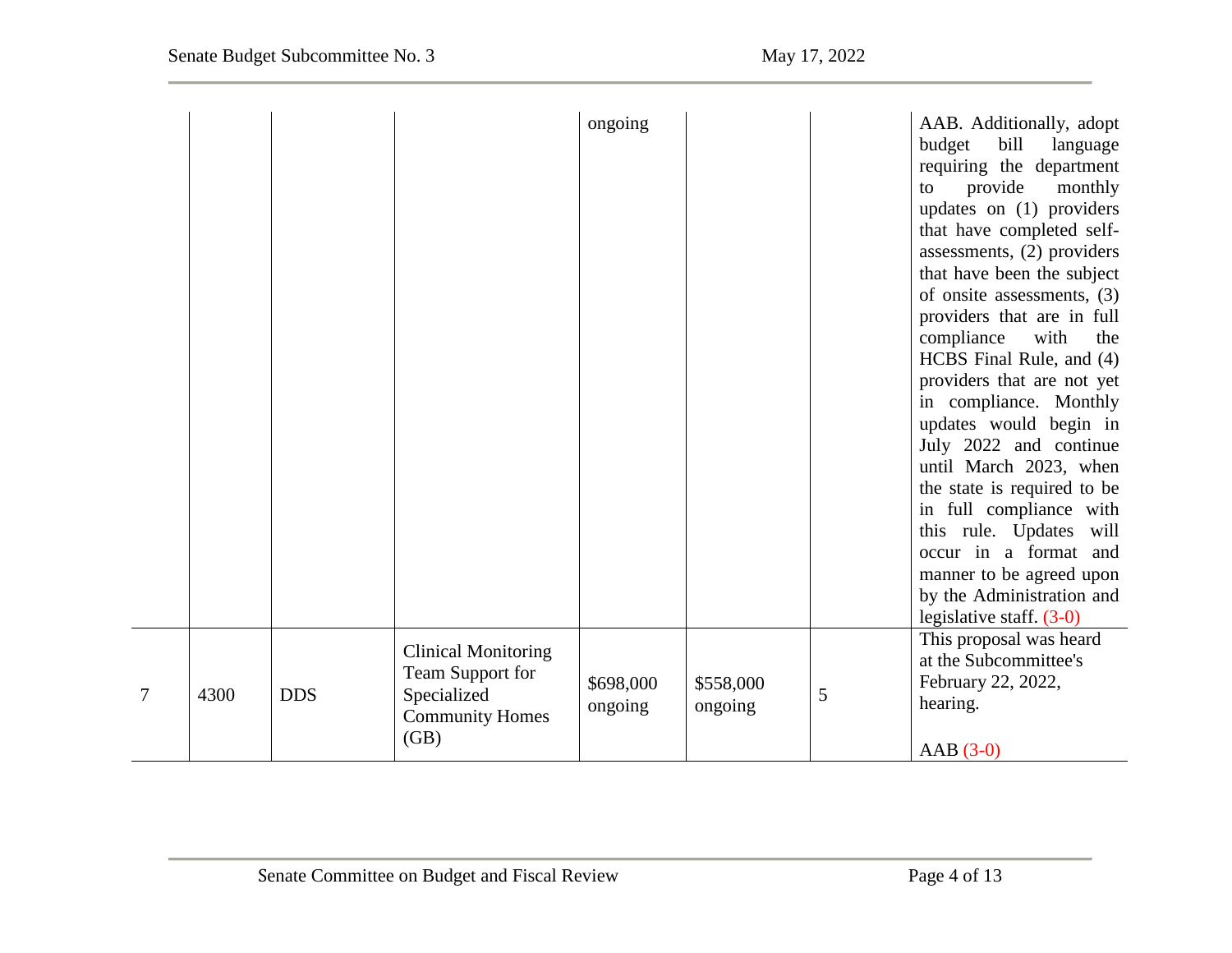| 8  | 4300 | <b>DDS</b> | <b>Safety Net Program</b><br>Support (GB)                                                        | \$546,000<br>ongoing | \$437,000<br>ongoing | 3              | This proposal was heard<br>at the Subcommittee's<br>February 22, 2022,<br>hearing.<br>$AAB(3-0)$ |
|----|------|------------|--------------------------------------------------------------------------------------------------|----------------------|----------------------|----------------|--------------------------------------------------------------------------------------------------|
| 9  | 4300 | <b>DDS</b> | Administrative<br>Support for STAR,<br>CAST, and Protective<br>Services (GB)                     | \$968,000<br>ongoing | \$774,000<br>ongoing | $\overline{7}$ | This proposal was heard<br>at the Subcommittee's<br>February 22, 2022,<br>hearing.<br>$AAB(3-0)$ |
| 10 | 4300 | <b>DDS</b> | <b>Information Security</b><br><b>Staffing Support (GB)</b>                                      | \$905,000<br>ongoing | \$774,000<br>ongoing | 4              | This proposal was heard<br>at the Subcommittee's<br>February 22, 2022,<br>hearing.<br>$AAB(3-0)$ |
| 11 | 4300 | <b>DDS</b> | Porterville<br>Developmental<br>Center: Install Fire<br>Sprinkler System<br>Reappropriation (GB) |                      | \$3.9 million        |                | This proposal was heard<br>at the Subcommittee's<br>February 22, 2022,<br>hearing.<br>$AAB(3-0)$ |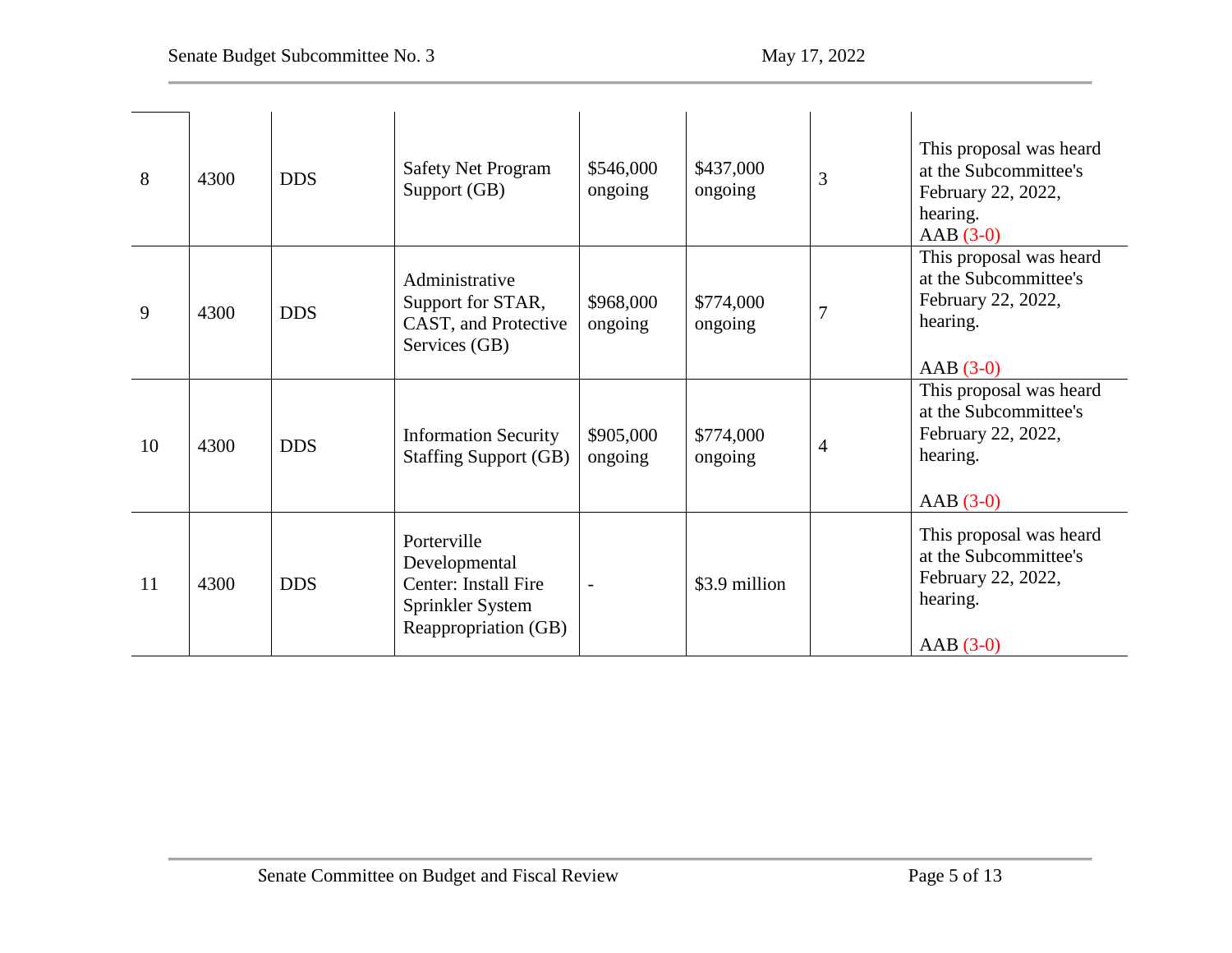| 12 | 4300 | <b>DDS</b> | Home and<br>Community-Based<br>Services (HCBS)<br><b>American Rescue</b><br>Plan (ARPA) Act<br>(GB) | \$1.6 billion<br>\$1.1<br>billion<br>American<br>Rescue<br>Plan Act<br>funds)<br>through<br>2023-24 | $\overline{\phantom{a}}$                             | $\overline{\phantom{a}}$ | This proposal was heard<br>at the Subcommittee's<br>February 22, 2022,<br>hearing.<br>$AAB(3-0)$  |
|----|------|------------|-----------------------------------------------------------------------------------------------------|-----------------------------------------------------------------------------------------------------|------------------------------------------------------|--------------------------|---------------------------------------------------------------------------------------------------|
| 13 | 4300 | <b>DDS</b> | <b>Enrolling Vendors as</b><br><b>Medicaid Providers</b><br>(GB)                                    | $\overline{\phantom{a}}$                                                                            | \$550,000 in<br>$2022 - 23;$<br>\$400,000<br>ongoing |                          | This proposal was heard<br>at the Subcommittee's<br>February 22, 2022,<br>hearing.<br>$AAB(3-0)$  |
| 14 | 4300 | <b>DDS</b> | <b>Fairview and Sonoma</b><br>Developmental<br><b>Centers Warm</b><br>Shutdown (GB)                 | \$18.2<br>million in<br>2022-23                                                                     | \$11.7 million<br>in 2022-23                         |                          | This proposal was heard<br>at the Subcommittee's<br>February 22, 2022,<br>hearing.<br>AAB $(3-0)$ |
| 15 | 4300 | <b>DDS</b> | <b>Support for SANDIS</b><br>Case Management<br>(GB)                                                | $\overline{\phantom{a}}$                                                                            | \$250,000 in<br>2022-23                              | $\overline{a}$           | $AAB(3-0)$                                                                                        |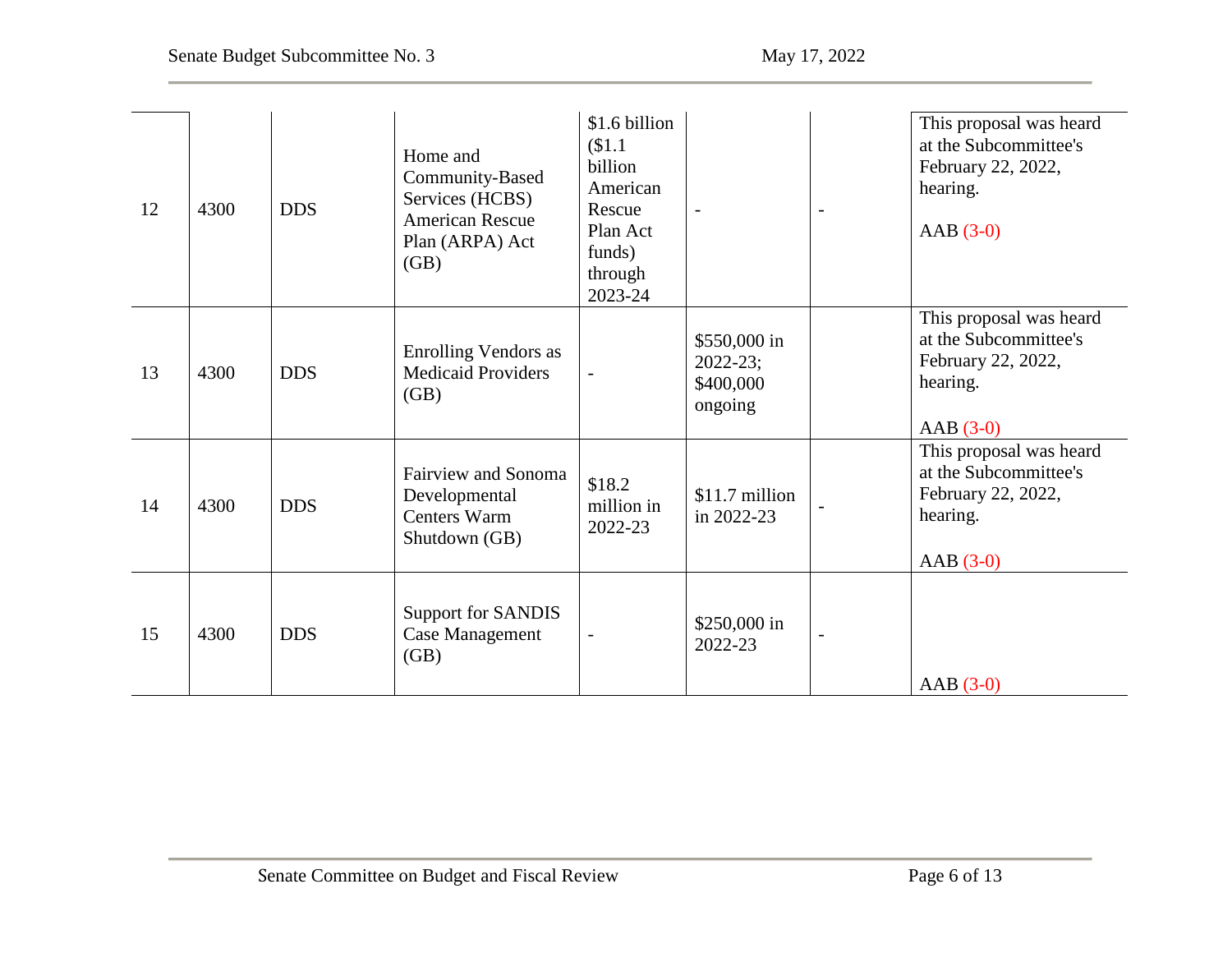| 16 | 4300 | <b>DDS</b> | Reimbursement<br><b>System Project (RSP)</b><br>Implementation and<br>Maintenance and<br><b>Operation Costs (GB)</b>  | \$428,000<br>ongoing                                                                               | \$342,000<br>ongoing; re-<br>appropriation<br>of \$6.1<br>million; and<br>\$1.7 million<br>in 2023-24 | 2              | This proposal was heard<br>at the Subcommittee's<br>February 22, 2022,<br>hearing.<br>$AAB(3-0)$ |
|----|------|------------|-----------------------------------------------------------------------------------------------------------------------|----------------------------------------------------------------------------------------------------|-------------------------------------------------------------------------------------------------------|----------------|--------------------------------------------------------------------------------------------------|
| 17 | 4300 | <b>DDS</b> | Resources for e-<br>Signature/e-Forms<br>and Accounting<br>Support (SFL)                                              | \$436,000                                                                                          | \$409,000<br>ongoing                                                                                  | $\overline{4}$ | This proposal was heard<br>at the Subcommittee's<br>May 3, 2022, hearing.<br>$AAB(3-0)$          |
| 18 | 4300 | <b>DDS</b> | <b>Facility Clinical</b><br>Software<br>Replacement and<br><b>Electronic Health</b><br>Record<br>Implementation (SFL) | \$1.7<br>million in<br>$2022 - 23;$<br>\$2.2<br>million in<br>$2023 - 24;$<br>\$223,000<br>ongoing | \$1.5 million<br>in 2022-23;<br>\$2 million in<br>$2023 - 23;$<br>\$178,000<br>ongoing                |                | This proposal was heard<br>at the Subcommittee's<br>May 3, 2022, hearing.<br>$AAB(3-0)$          |
| 19 | 4300 | <b>DDS</b> | Reappropriation<br>2018<br>Deferred<br>Maintenance (SFL)                                                              |                                                                                                    | \$750,000<br>in<br>2022-23                                                                            |                | This proposal was heard at<br>the Subcommittee's May<br>3, 2022, hearing.<br>$AAB(3-0)$          |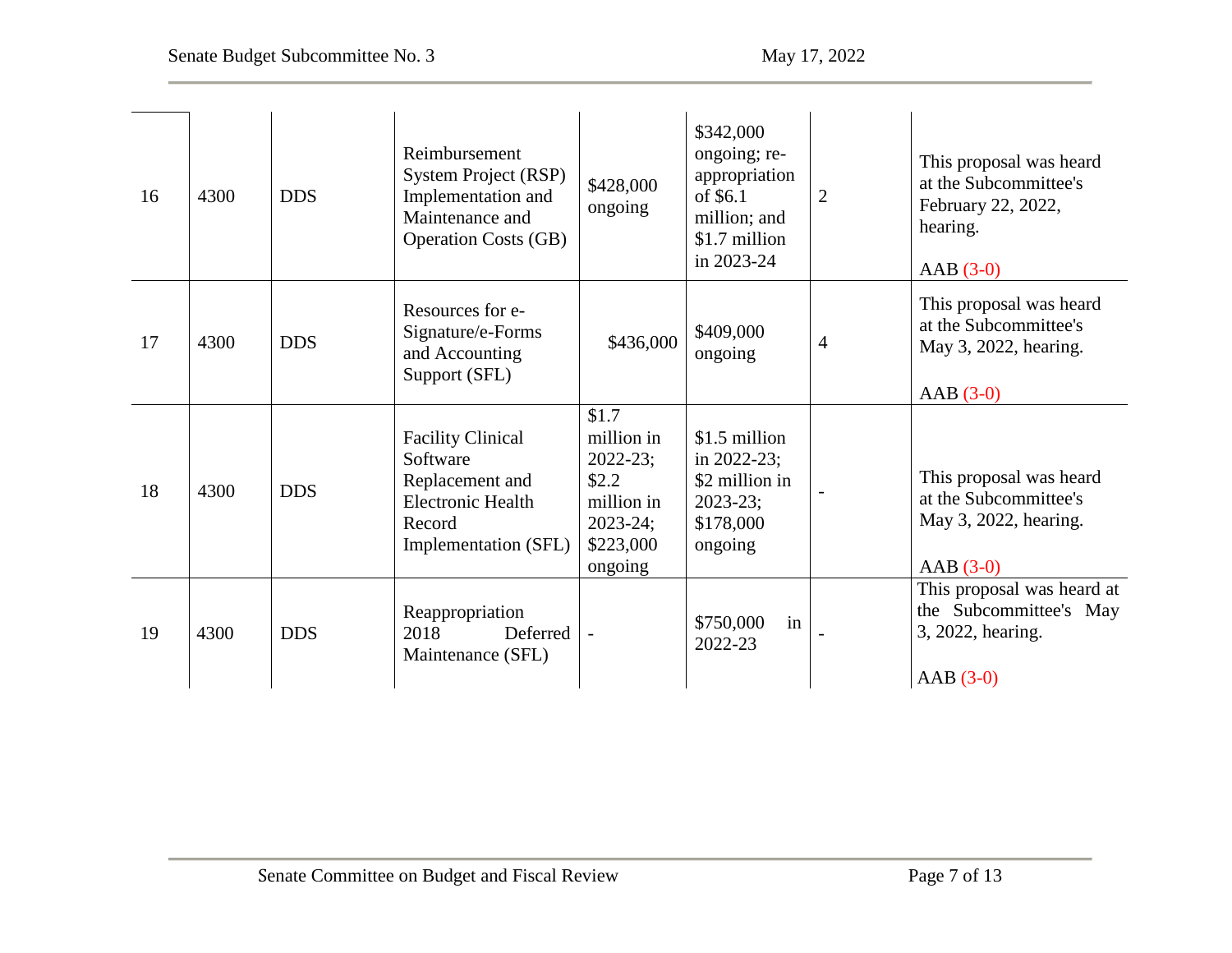|    |      |      | 4700 DEPARTMENT OF COMMUNITY SERVICES AND DEVELOPMENT (CSD) |                                                                                       |                                                                           |  |                |                                                                                                                                                                                                                                                                                                                                                                                    |  |  |  |
|----|------|------|-------------------------------------------------------------|---------------------------------------------------------------------------------------|---------------------------------------------------------------------------|--|----------------|------------------------------------------------------------------------------------------------------------------------------------------------------------------------------------------------------------------------------------------------------------------------------------------------------------------------------------------------------------------------------------|--|--|--|
| 20 |      | 4700 | <b>CSD</b>                                                  | <b>Headquarters Position</b><br>Authority (GB)                                        |                                                                           |  | $\overline{7}$ | This proposal was heard<br>the<br>Subcommittee's<br>at<br>February<br>2022,<br>15,<br>hearing. Note that the<br>request<br>is<br>only<br>for<br>position authority.<br>$AAB(3-0)$                                                                                                                                                                                                  |  |  |  |
|    |      |      |                                                             | 5160 DEPARTMENT OF REHABILITATION (DOR)                                               |                                                                           |  |                |                                                                                                                                                                                                                                                                                                                                                                                    |  |  |  |
| 21 |      | 5160 | <b>DOR</b>                                                  | <b>Disability Innovation</b><br>Fund – Pathways to<br><b>Success Program</b><br>(SFL) | \$18.3<br>million<br>federal<br>funds $(\$3.8$<br>million per<br>year for |  |                | This proposal was heard<br>at the Subcommittee's<br>April 28, 2022, hearing.                                                                                                                                                                                                                                                                                                       |  |  |  |
|    |      |      |                                                             |                                                                                       | five years)                                                               |  |                | $AAB(3-0)$                                                                                                                                                                                                                                                                                                                                                                         |  |  |  |
|    | 5175 |      |                                                             | <b>DEPARTMENT OF CHILD SUPPORT SERVICES (DCSS)</b>                                    |                                                                           |  |                |                                                                                                                                                                                                                                                                                                                                                                                    |  |  |  |
| 22 |      | 5175 | <b>DCSS</b>                                                 | Child Support Final<br>Federal<br>Rule<br>Compliance<br><b>TBL</b><br>(GB)            |                                                                           |  |                | This proposal was heard<br>at the Subcommittee's<br>February<br>2022,<br>15,<br>hearing.<br>Adopt<br>placeholder<br>do<br>language<br>the<br>to<br>1)<br>following:<br>make<br>for<br>necessary<br>changes<br>suspension of<br>ongoing<br>support for incarcerated<br>obligors, 2) require the<br>department<br>to develop<br>forms<br>implement<br>to<br>changes<br>to<br>support |  |  |  |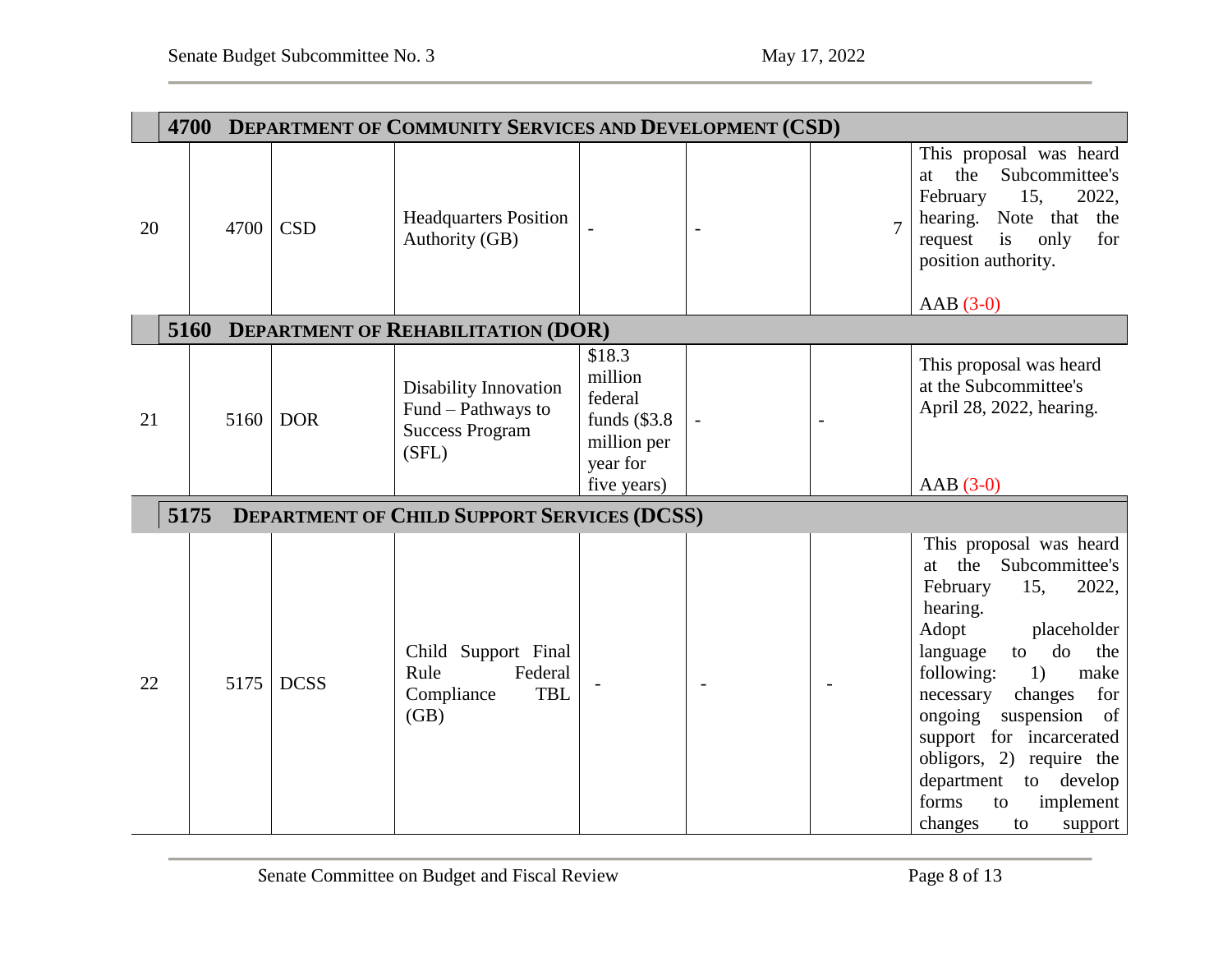|    |      |            |                                          |                          |   | obligations<br>for<br>incarcerated obligors<br>by<br>July 1, 2023, 3)<br>list<br>required factors to<br>be<br>considered<br>during<br>the<br>review of the statewide<br>guideline,<br>uniform<br>4)<br>allow Judicial Council to<br>report on the effectiveness<br>of suspension of support<br>for incarcerated obligors<br>in reducing arrears and<br>increasing<br>support<br>payments, and 5) direct<br>department<br>the<br>and<br>Judicial Council to report<br>the Legislature by<br>to<br>2023,<br>1,<br>January<br>additional<br>legislative<br>changes needed to comply<br>with federal child support<br>regulations,<br>to<br>be<br>considered through<br>the<br>policy process. (2-0) |
|----|------|------------|------------------------------------------|--------------------------|---|--------------------------------------------------------------------------------------------------------------------------------------------------------------------------------------------------------------------------------------------------------------------------------------------------------------------------------------------------------------------------------------------------------------------------------------------------------------------------------------------------------------------------------------------------------------------------------------------------------------------------------------------------------------------------------------------------|
|    |      |            | 5180 DEPARTMENT OF SOCIAL SERVICES (DSS) |                          |   |                                                                                                                                                                                                                                                                                                                                                                                                                                                                                                                                                                                                                                                                                                  |
| 23 | 5180 | <b>DSS</b> | <b>EVV</b> Permanent<br>Resources (GB)   | \$1.5 million<br>ongoing | 7 | This proposal was heard<br>at the Subcommittee's<br>February 8, 2022, hearing.<br>$AAB(3-0)$                                                                                                                                                                                                                                                                                                                                                                                                                                                                                                                                                                                                     |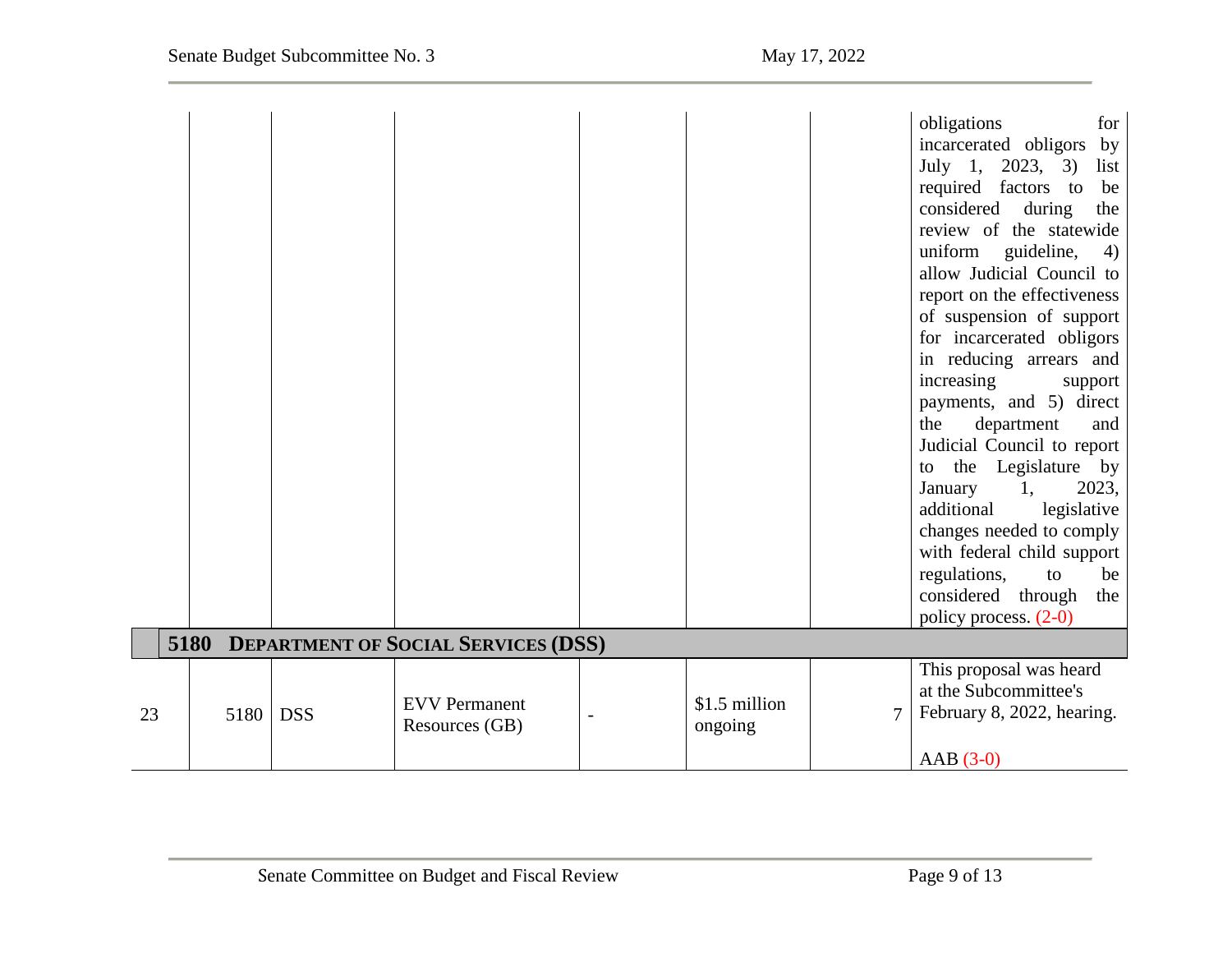| 24 | 5180 | <b>DSS</b> | APS Expansion (GB)                                                         |                               |                                                       | 5              | This proposal was heard<br>at the Subcommittee's<br>February 8, 2022, hearing.<br>Note that the request is<br>only for position authority<br>and no funding.<br>$AAB(3-0)$ |
|----|------|------------|----------------------------------------------------------------------------|-------------------------------|-------------------------------------------------------|----------------|----------------------------------------------------------------------------------------------------------------------------------------------------------------------------|
| 25 | 5180 | <b>DSS</b> | <b>Community Care</b><br>Licensing Workload<br>(GB)                        | $\overline{\phantom{0}}$      | \$1.3 million<br>ongoing                              | 8              | This proposal was heard<br>at the Subcommittee's<br>February 8, 2022, hearing.<br>$AAB(3-0)$                                                                               |
| 26 | 5180 | <b>DSS</b> | Hearing Workload<br>and Legal<br><b>Infrastructure Support</b><br>(GB)     | \$6.4\$<br>million<br>ongoing | \$3.2 million<br>ongoing                              | 8              | This proposal was heard<br>at the Subcommittee's<br>March 1, 2022, hearing.<br>AAB $(3-0)$                                                                                 |
| 27 | 5180 | <b>DSS</b> | <b>Interagency Advisory</b><br>Committee on<br>Apprenticeship (GB)         |                               | \$174,000 in<br>$2022 - 23$ ;<br>\$167,000<br>ongoing | $\mathbf{1}$   | $AAB(3-0)$                                                                                                                                                                 |
| 28 | 5180 | <b>DSS</b> | Homeless<br>Management<br><b>Information System</b><br>Implementation (GB) |                               | \$352,000<br>ongoing                                  | $\overline{2}$ | This proposal was heard<br>at the Subcommittee's<br>February 15, 2022,<br>hearing.<br>$AAB(3-0)$                                                                           |
| 29 | 5180 | <b>DSS</b> | Administration<br>Division<br>Infrastructure (GB)                          | \$6.1<br>million<br>ongoing   | \$3 million                                           | 38             | $AAB(3-0)$                                                                                                                                                                 |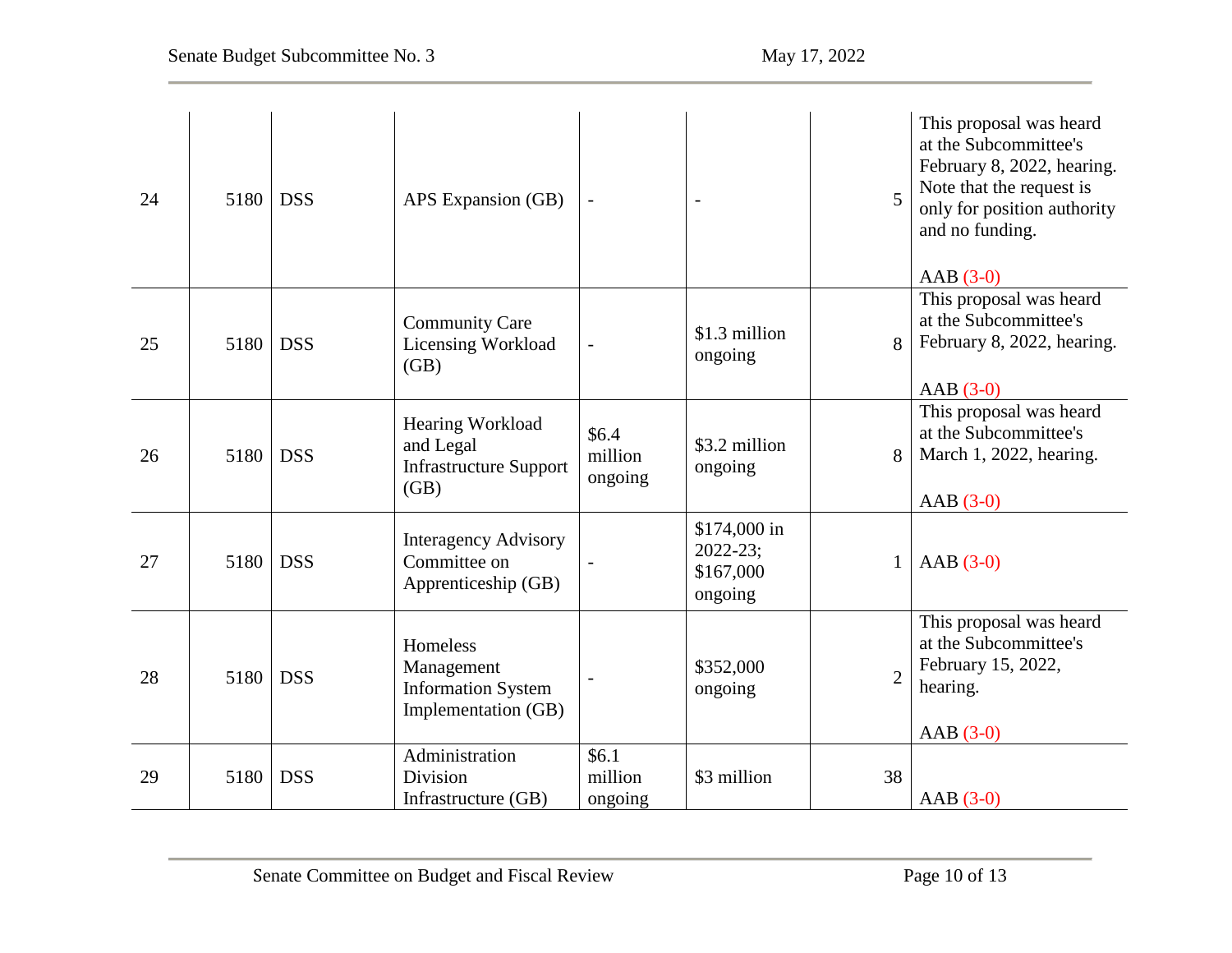| 30 | 5180 | <b>DSS</b> | Civil Rights<br>Accessibility and<br>Racial Equity and<br><b>Immigrant Integration</b><br>(GB) |                                                       | \$4.8 million<br>in $2022 - 23$ ;<br>\$2.1 million<br>ongoing | $\overline{2}$     | This proposal was heard<br>at the Subcommittee's<br>March 1, 2022, hearing.<br>$AAB(2-1)$        |
|----|------|------------|------------------------------------------------------------------------------------------------|-------------------------------------------------------|---------------------------------------------------------------|--------------------|--------------------------------------------------------------------------------------------------|
| 31 | 5180 | <b>DSS</b> | <b>Foster Care</b><br><b>Placement Services</b><br>(GB)                                        | $\overline{\phantom{0}}$                              | \$1 million a<br>year for three<br>years                      | 6                  | This proposal was heard<br>at the Subcommittee's<br>March 1, 2022, hearing.<br>$AAB(3-0)$        |
| 32 | 5180 | <b>DSS</b> | <b>Foster Youth</b><br><b>Resource Family</b><br><b>Approval Exemptions</b><br>(GB)            |                                                       | \$729,000 in<br>$2022 - 23;$<br>\$687,000<br>ongoing          | 5                  | This proposal was heard<br>at the Subcommittee's<br>March 1, 2022, hearing.<br>AAB $(3-0)$       |
| 33 | 5180 | <b>DSS</b> | <b>Electronic Benefit</b><br><b>Transfer Fraud and</b><br><b>Theft Prevention</b><br>(SFL)     | \$680,000<br>ongoing                                  | \$221,000<br>ongoing                                          | $\overline{A}$     | This proposal was heard<br>at the Subcommittee's<br>February 15, 2022,<br>hearing.<br>$AAB(3-0)$ |
| 34 | 5180 | <b>DSS</b> | <b>County Expense</b><br><b>Claim Reporting</b><br><b>Information System</b><br>(SFL)          | \$2 million<br>in 2022-23;<br>\$713,000 in<br>2023-24 | \$880,000 in<br>2022-23;<br>\$306,000 in<br>2023-24           | 4 limited-<br>term | This proposal was heard<br>at the Subcommittee's<br>May 10, 2022, hearing.<br>$AAB(3-0)$         |
| 35 | 5180 | <b>DSS</b> | <b>Migrating Data from</b><br><b>Legacy Systems</b><br>(SFL)                                   | $\overline{\phantom{a}}$                              | \$1.5 million<br>one-time                                     | 2 limited-<br>term | This proposal was heard<br>at the Subcommittee's<br>May 10, 2022, hearing.<br>$AAB(3-0)$         |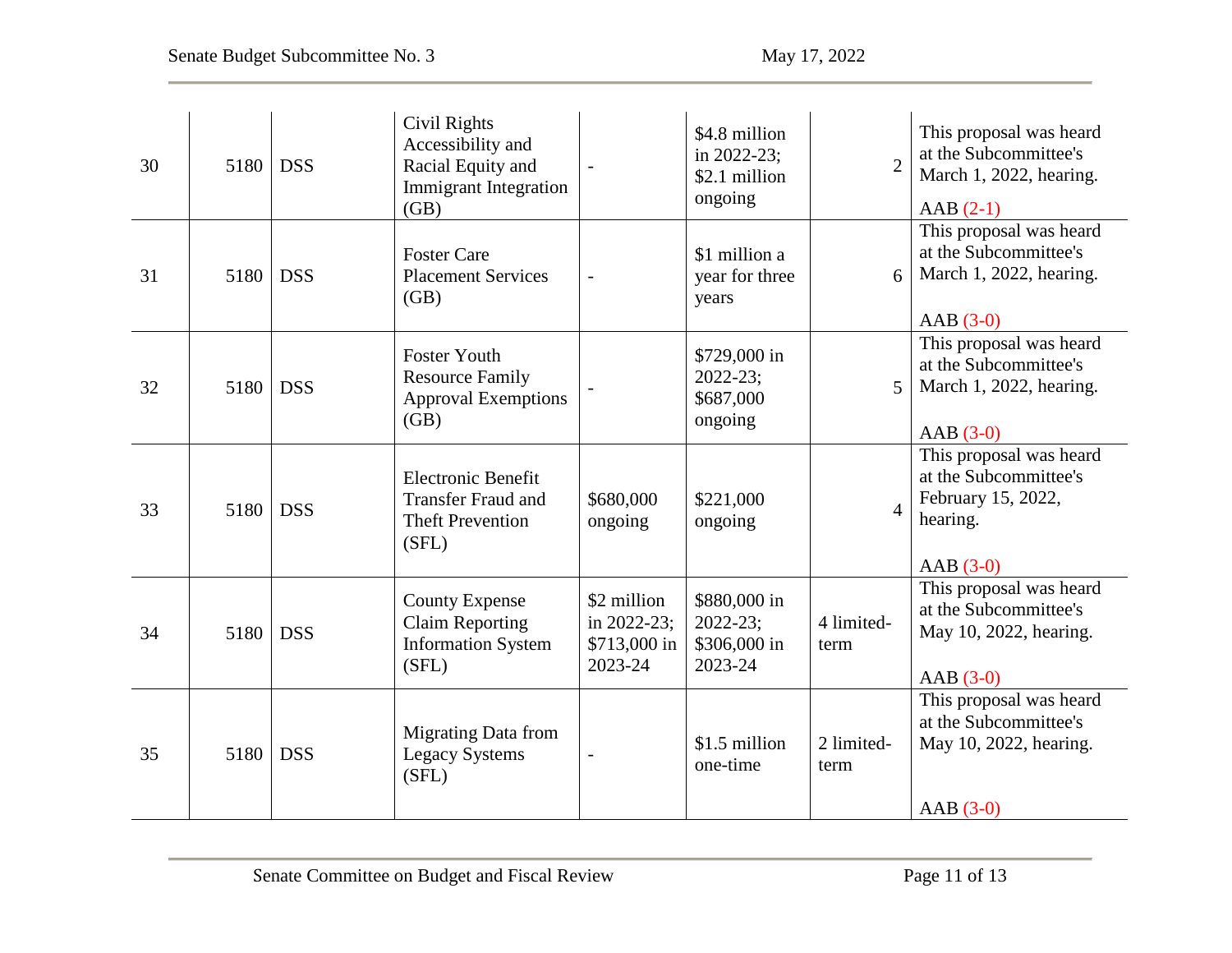| 36 | 5180 | <b>DSS</b> | Strengthening<br><b>Emergency Capacity</b><br>and Capabilities<br>(SFL)          |                                                                                                     | \$2.3 million<br>ongoing | 12             | This proposal was heard<br>the Subcommittee's<br>at<br>May 10, 2022, hearing.<br>$AAB(3-0)$                                                                                                                                                                                                                                                                                                   |
|----|------|------------|----------------------------------------------------------------------------------|-----------------------------------------------------------------------------------------------------|--------------------------|----------------|-----------------------------------------------------------------------------------------------------------------------------------------------------------------------------------------------------------------------------------------------------------------------------------------------------------------------------------------------------------------------------------------------|
| 37 | 5180 | <b>DSS</b> | <b>Refugee Programs</b><br><b>Bureau Operations</b><br>Support (SFL)             | $\overline{$3.1}$<br>million in<br>$2022 - 23$ ;<br>\$2.8<br>million<br>ongoing<br>federal<br>funds |                          | 18             | This proposal was heard<br>the Subcommittee's<br>at<br>May 10, 2022, hearing.<br>$AAB(3-0)$                                                                                                                                                                                                                                                                                                   |
| 38 | 5180 | <b>DSS</b> | Child and Family<br><b>Services Acute</b><br><b>Review and Response</b><br>(SFL) | \$351,000<br>ongoing                                                                                | \$257,000<br>ongoing     | $\overline{2}$ | This proposal was heard<br>the Subcommittee's<br>at<br>May 10, 2022, hearing.<br>AAB. Additionally, adopt<br>budget<br>bill<br>language<br>requiring<br>ongoing<br>an<br>outcomes<br>assessment,<br>provided on an annual<br>basis and starting in 2022-<br>23, tracking progress on<br>key metrics of shelter<br>stays for children under<br>six and overstays for<br>youth at STRTPs. (3-0) |
| 39 | 5180 | <b>DSS</b> | <b>Increasing Support</b><br>for CalWORKs<br>Program Innovation<br>(SFL)         |                                                                                                     | \$1.2 million<br>ongoing | 7              | This proposal was heard<br>at the Subcommittee's<br>May 10, 2022, hearing.<br>$AAB(3-0)$                                                                                                                                                                                                                                                                                                      |